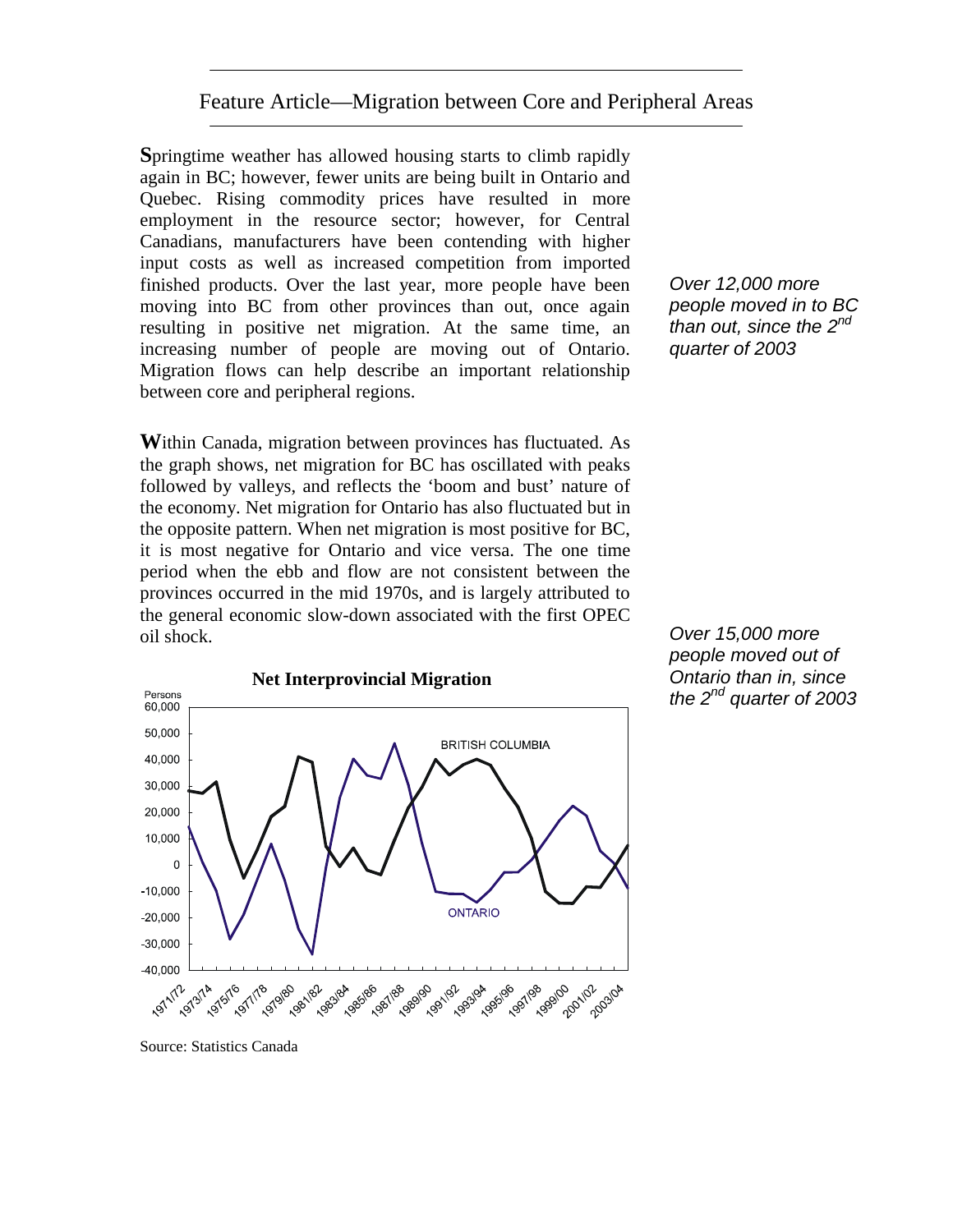**T**he migration of people within the nation can be viewed in terms of the relationships between the extraction of raw resources and the movement of goods through processing facilities and then to retailers and eventually to customers. When there is an abundance of raw material, processors benefit from lower input costs resulting in more employment, outputs of refined products, and services. When the supply of raw resources declines, manufacturing tends to slow as commodity prices rise, although manufacturers of heavy equipment may do well.

**M**ost manufacturing, along with the attached administrative services, is found where most people live. In Canada, the most densely populated areas are found in the Windsor–Quebec City corridor. On the other hand, commodities are found in abundance where there are fewer people. As the supply of raw resources declines, its value rises, increasing employment opportunities in rural areas. In order to increase the supply of raw materials, wages rise, attracting migrants who are prepared to move out of higher to less densely populated areas. On the other hand, when there is an abundance of raw material available, commodity prices decline and manufacturing benefits from lower input costs.

*Nationally, over 90,000 jobs have been lost in the manufacturing sector in the last 12 months. The majority of these were in Central Canada.* 

**Internal Migration to and from the Greater Vancouver Regional District** Persons 25,000 NET INTERPROVINCIAL MIGRATION 20,000 15,000 10,000 5,000  $\mathbf 0$  $-5.000$  $-10,000$  $-15,000$  $-20.000$ NET INTRAPROVINCIAL MIGRATION  $-25,000$ *ో*జ్ 'శ్రీ 'శ్రీ 'శ్రీ, 'శ్రీ, 'శ్రీ, 'శ్రీ, 'శ్రీ, 'శ్రీ, 'శ్రీ, 'శ్రీ, '<sup>4</sup>రీ, '<sup>4</sup>రీ, '<sup>4</sup>రీ, '<sup>4</sup>రీ, 'శ్రీ, 1987

*When commodity prices are high, rural regions lose fewer people and gain migrants from core areas.* 

 $\overline{a}$ 

Source: Statistics Canada

<sup>&</sup>lt;sup>1</sup> Internal migration refers to migration within the nation. Intraprovincial migration refers to migration within a province, while interprovincial migration refers to migration between provinces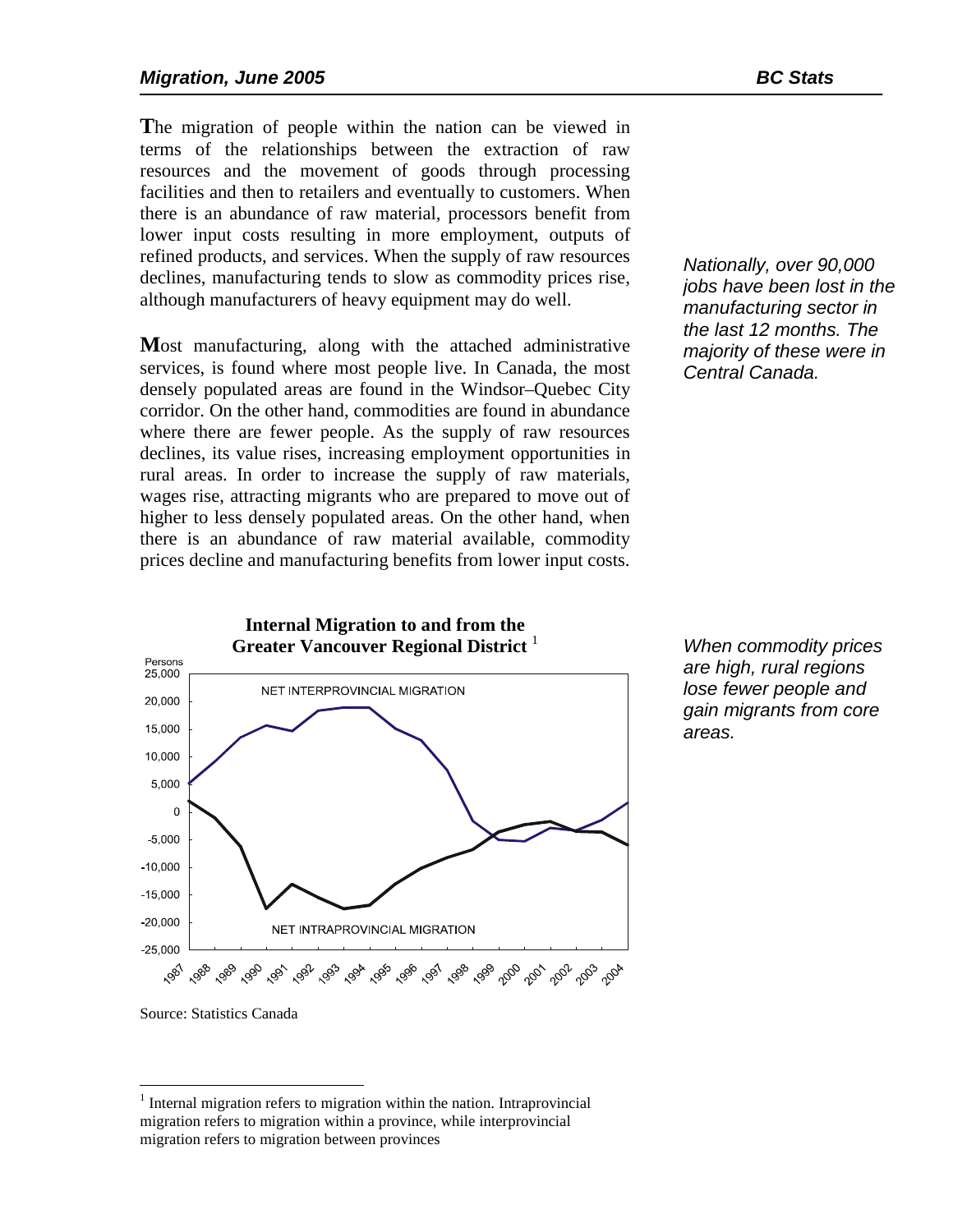**A**n increase in the extraction of raw resources results in increased transportation and warehousing as well as the attached administrative services. Not only do people move out of the nation's core to the resource-rich regions, but an increasing number of people move from the regional centres to the less densely populated rural areas.

**O**ne of the first migrants on the scene, whether during expansion into peripheral areas, or during contractions back to core areas, are builders. When the price of commodities increases, the building of extraction facilities, as well as transportation networks and housing, results in increased human (and consequently economic) activity in less densely populated areas. The reverse occurs when the price of commodities declines and employment opportunities in manufacturing increase. Currently, the most manufacturing-oriented regions in the country are experiencing weakening activity, while resource-based economies are growing.

**Aggregated Commodity Prices and Total Building Permit** 

*During the last year, over half of the increase in construction employment nationally, occurred in BC.* 



*Commodities are in high demand and more people are moving into BC once again.* 

Source: Statistics Canada; BC Ministry of Energy, Mines and Petroleum Resources.

**S**ince the value of the Canadian dollar relative to the US dollar largely reflects the change in the value of raw resources, it also correlates with net migration to and from resource-based economies. As the value of the Canadian dollar relative to the US